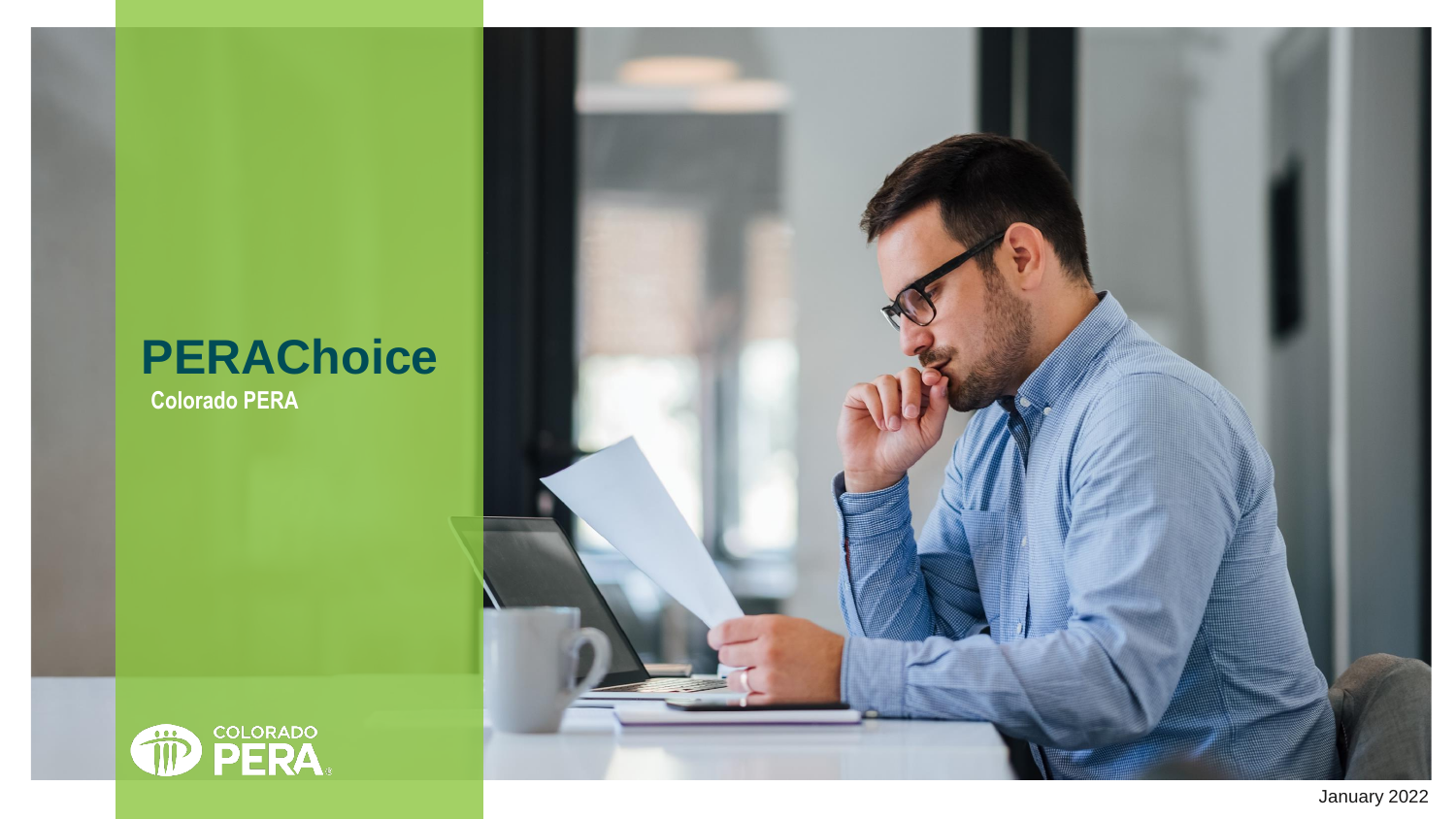#### **Member Contribution Rates\***



\* Member contribution rates are subject to change based on the automatic adjustment provision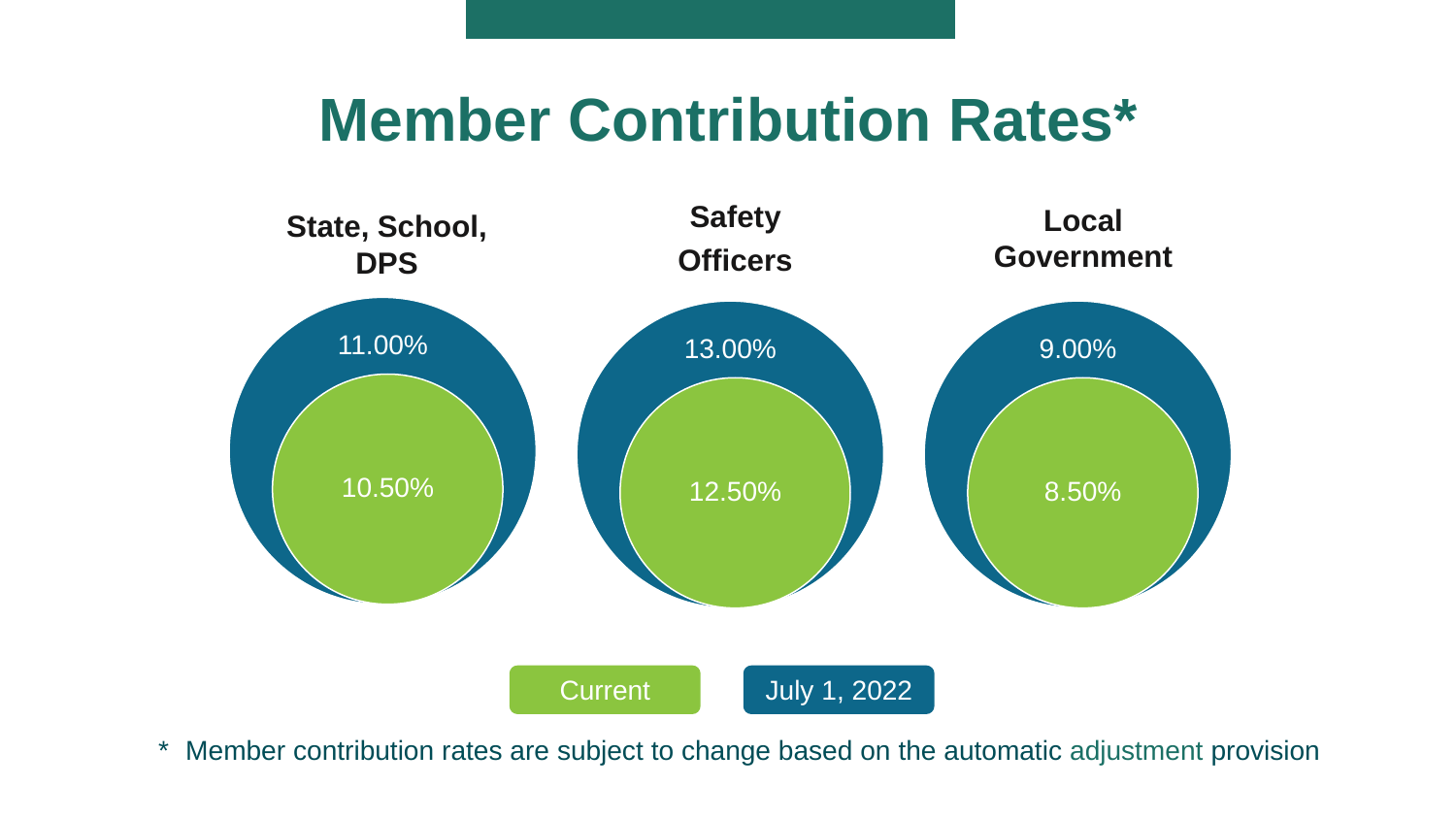#### **Employer Contributions\***

State, School, **DPS** 10.15%

**Safety Officers** 12.85%

Local **Government** 10.00%



\* Additional employer contributions made to pension trust fund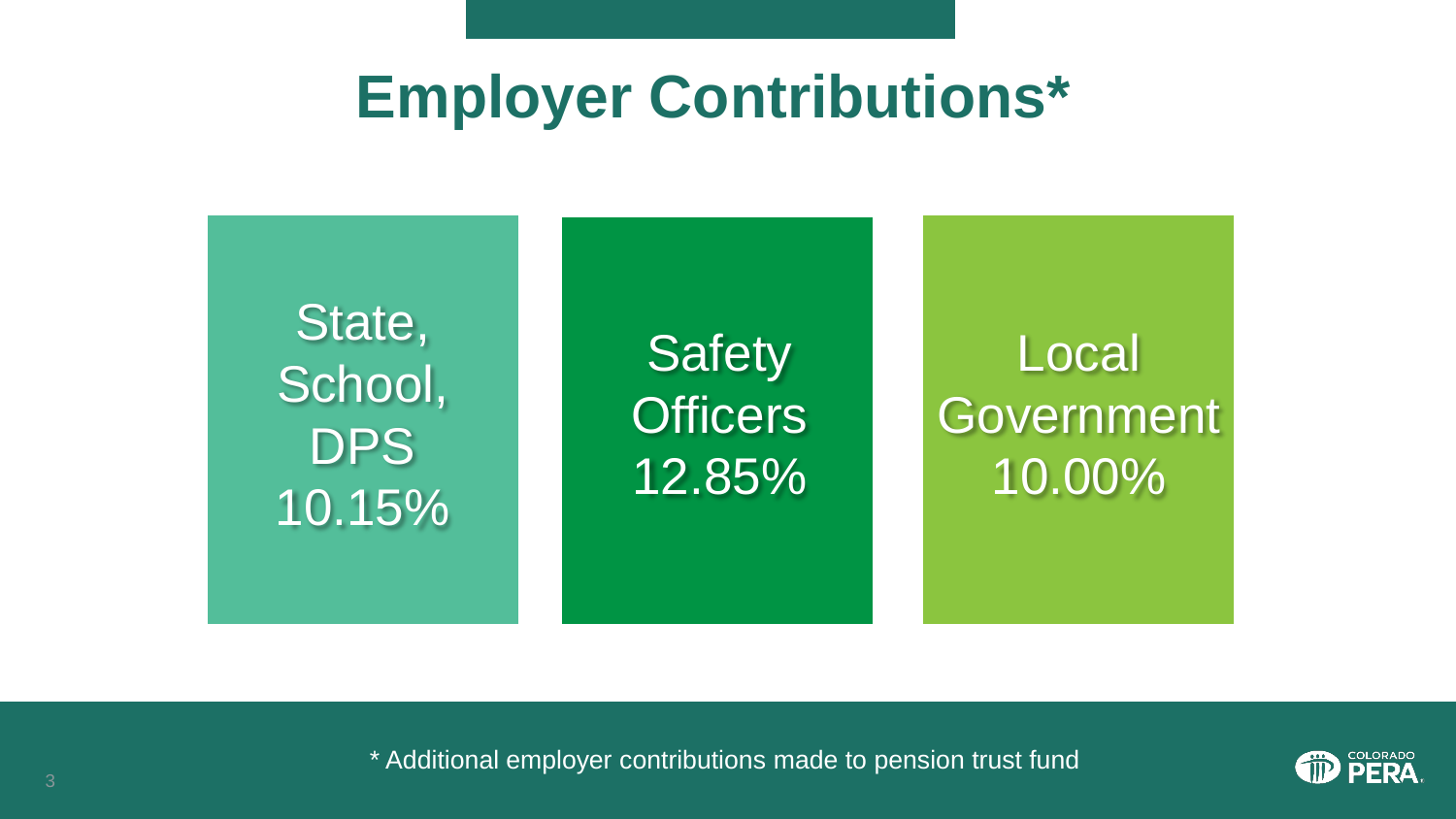#### **Two Choices**

**Defined Benefit** 

## **Defined Contribution**

Lifetime Income **Investment Account**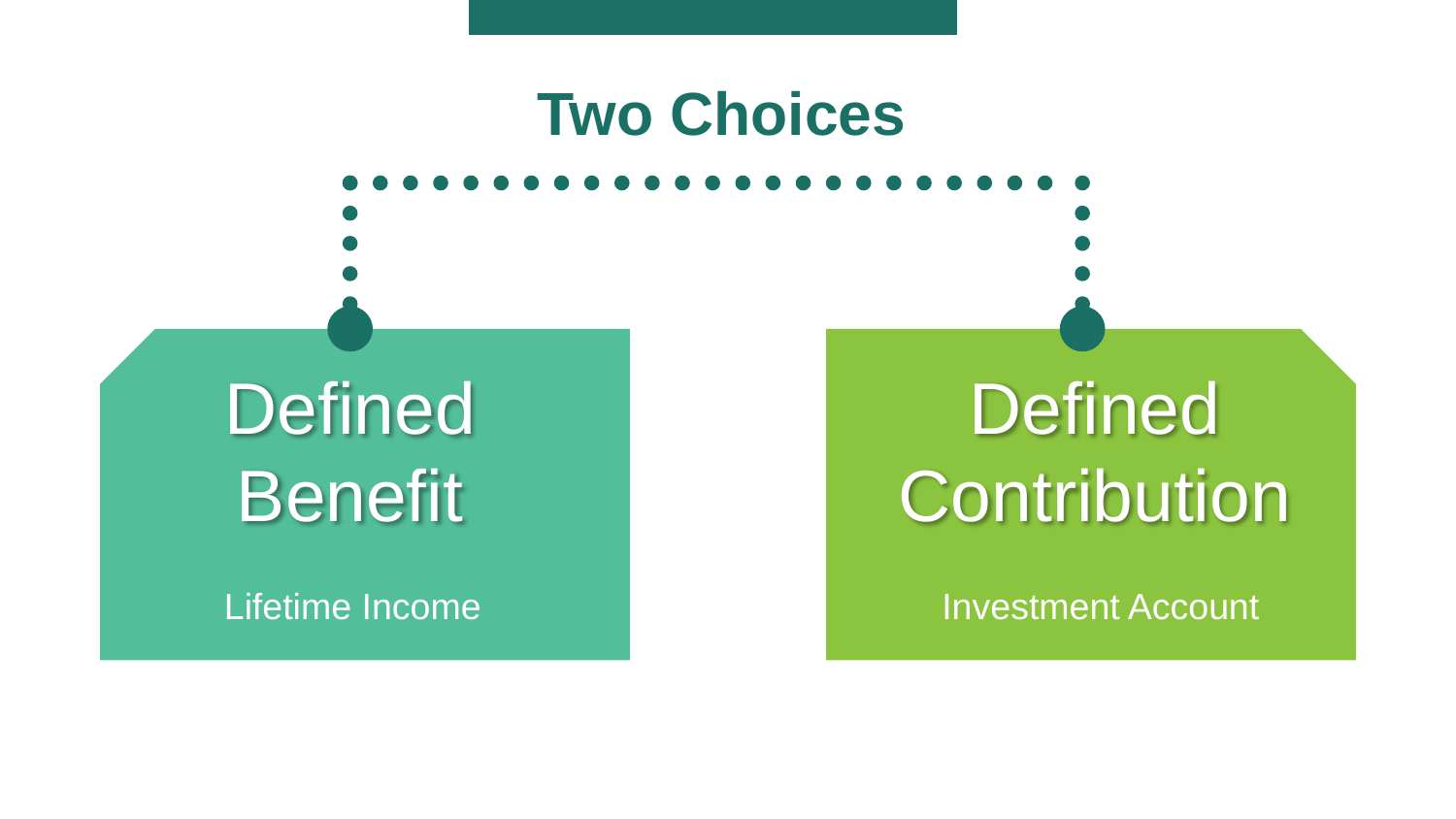### **Who invests?**

**Defined Benefit**



#### **Defined Contribution**

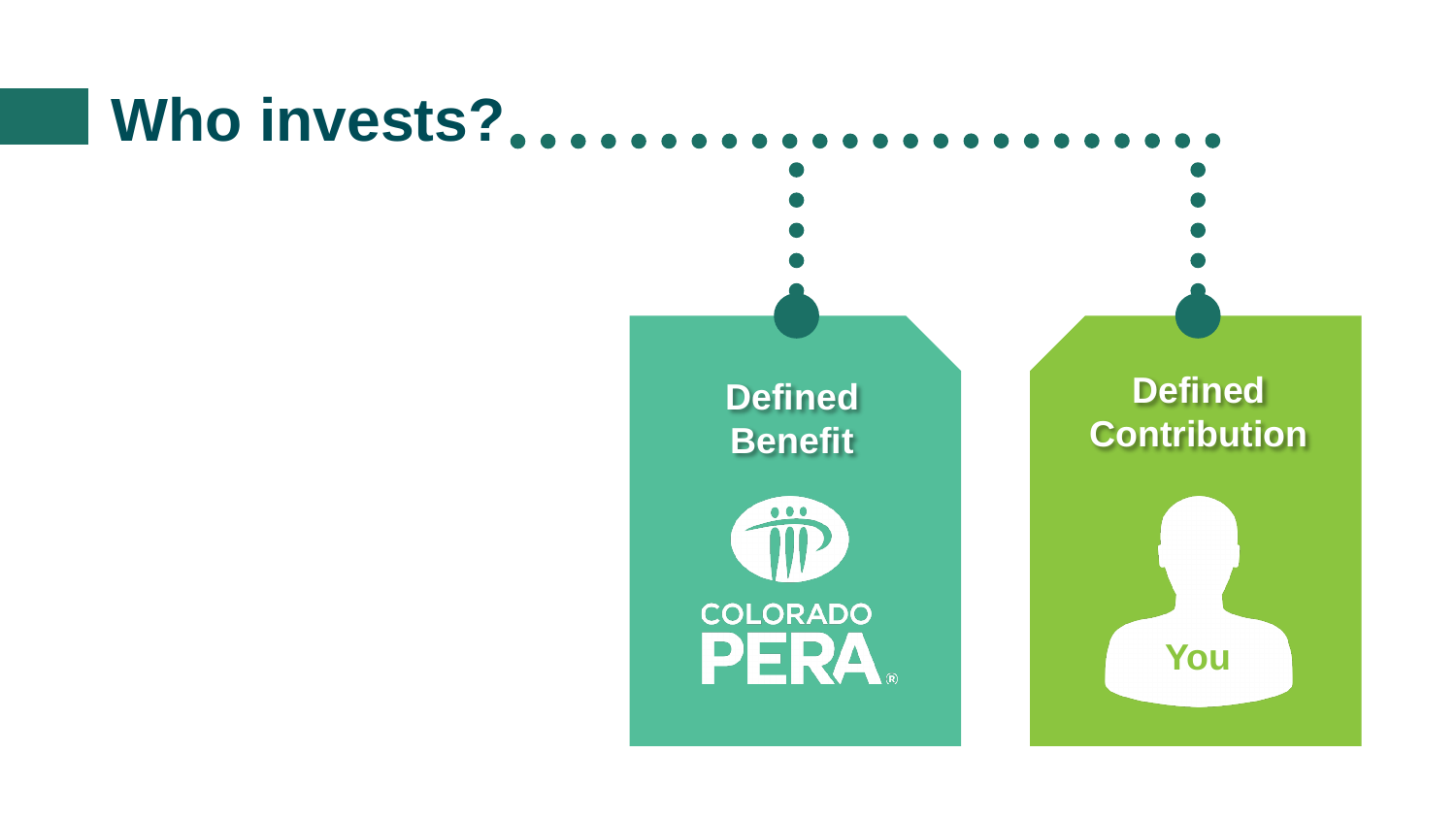### **What are the risks?**

|                                       | <b>Market</b><br><b>Risk</b> | <b>Inflation</b><br><b>Risk</b> | <b>Liquidity</b><br><b>Risk</b> | Longevity<br><b>Risk</b> |
|---------------------------------------|------------------------------|---------------------------------|---------------------------------|--------------------------|
| <b>Defined</b><br><b>Benefit</b>      |                              |                                 |                                 |                          |
| <b>Defined</b><br><b>Contribution</b> |                              |                                 |                                 |                          |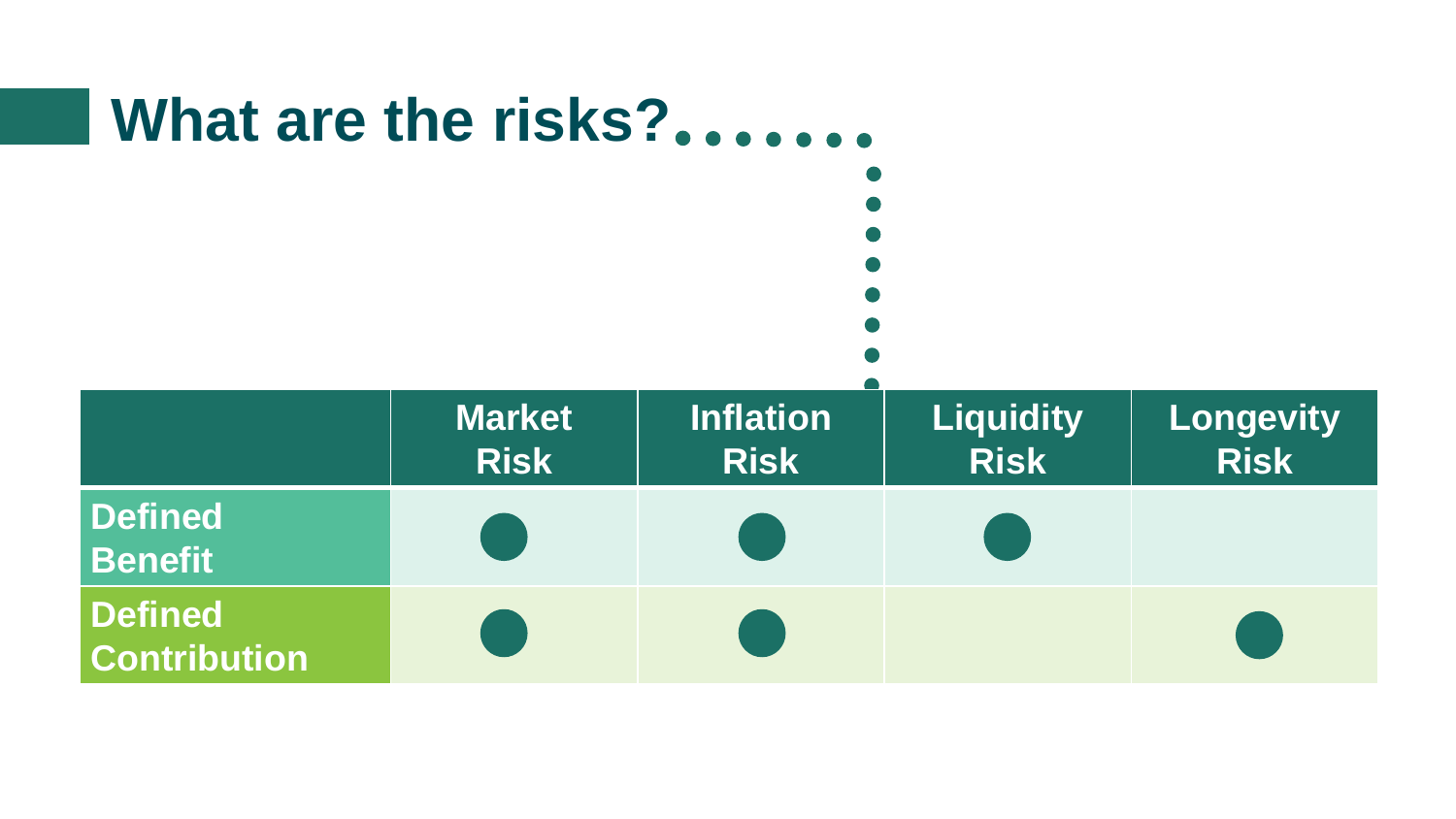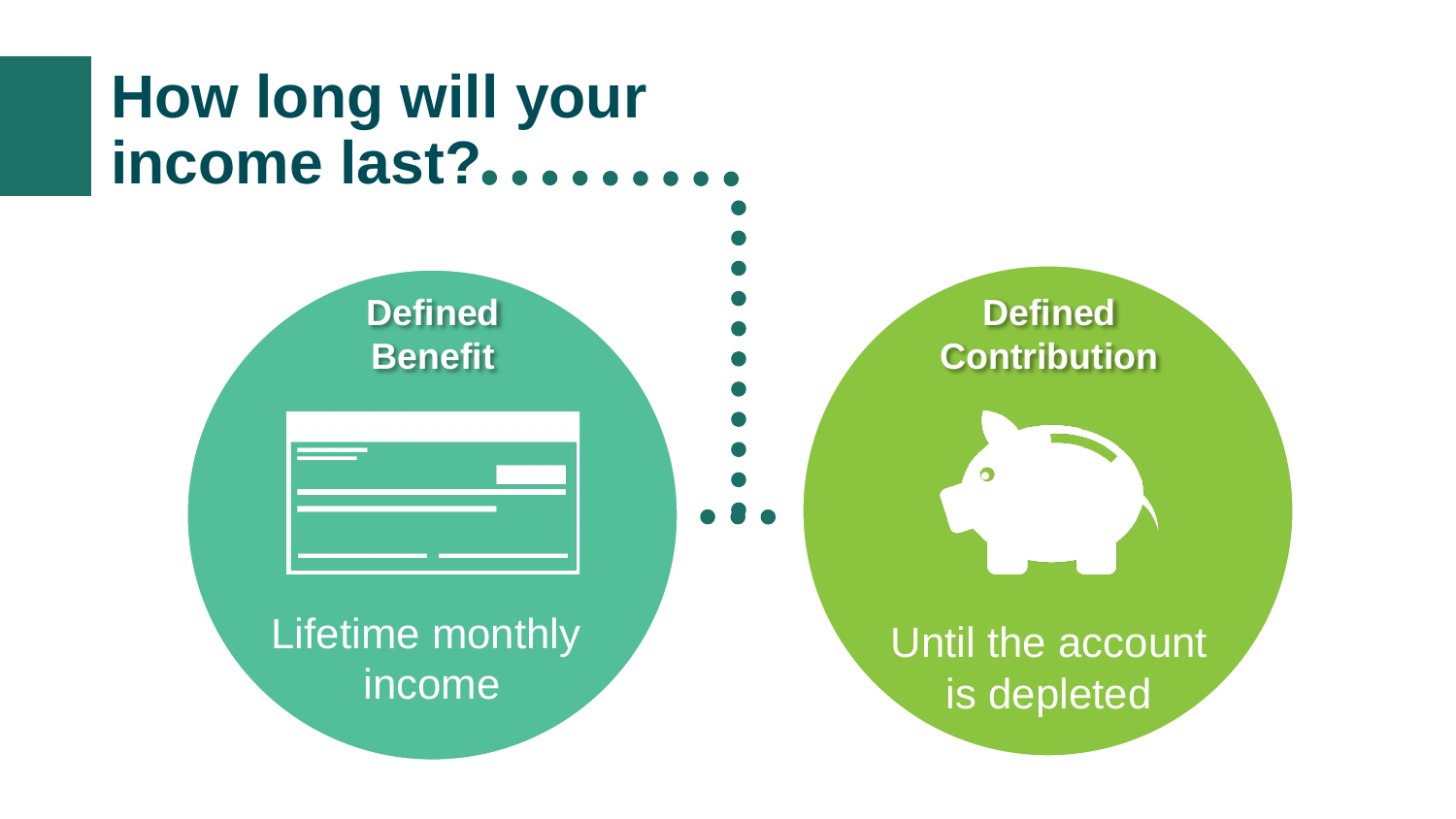### **What will I get at retirement with Defined Benefit?**

#### **Lifetime income at:**

- Age 65 with one contribution
- Earlier age with 5 years of service credit

#### **Amount determined by:**

- Age
- Service credit
- Highest Average Salary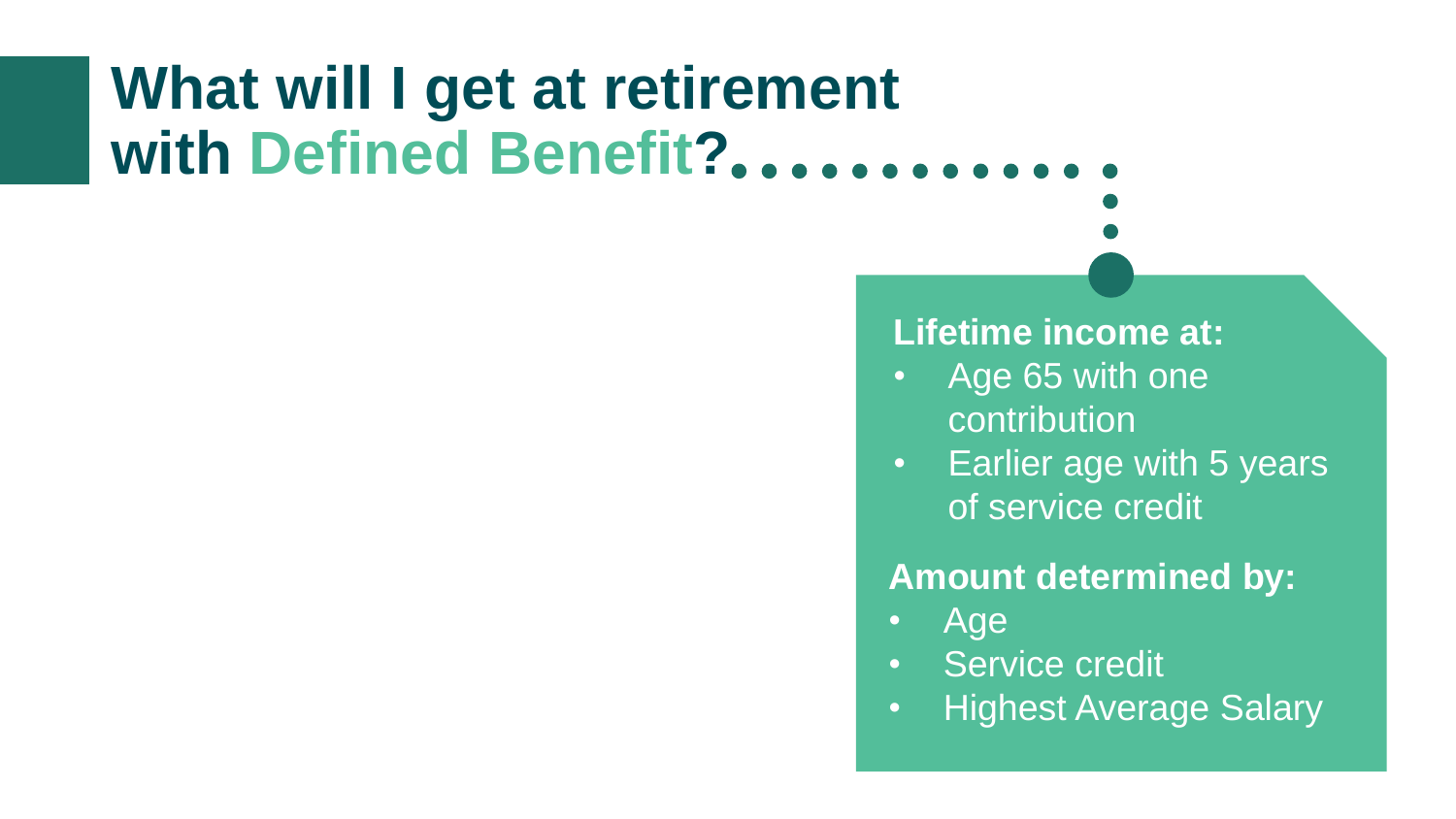### **What will I get at retirement with Defined Contribution?**

**You will receive**

• Vested contributions +/- Investment gains/losses - Fees

#### **Vesting Schedule**

- $\cdot$  50% = Immediately
- $60\%$  = After 1 year
- $70\%$  = After 2 years
- $80\%$  = After 3 years
- $90\%$  = After 4 years
- $\overline{100\%}$  = After 5 years

**100% vested in employee contributions immediately (both plans)**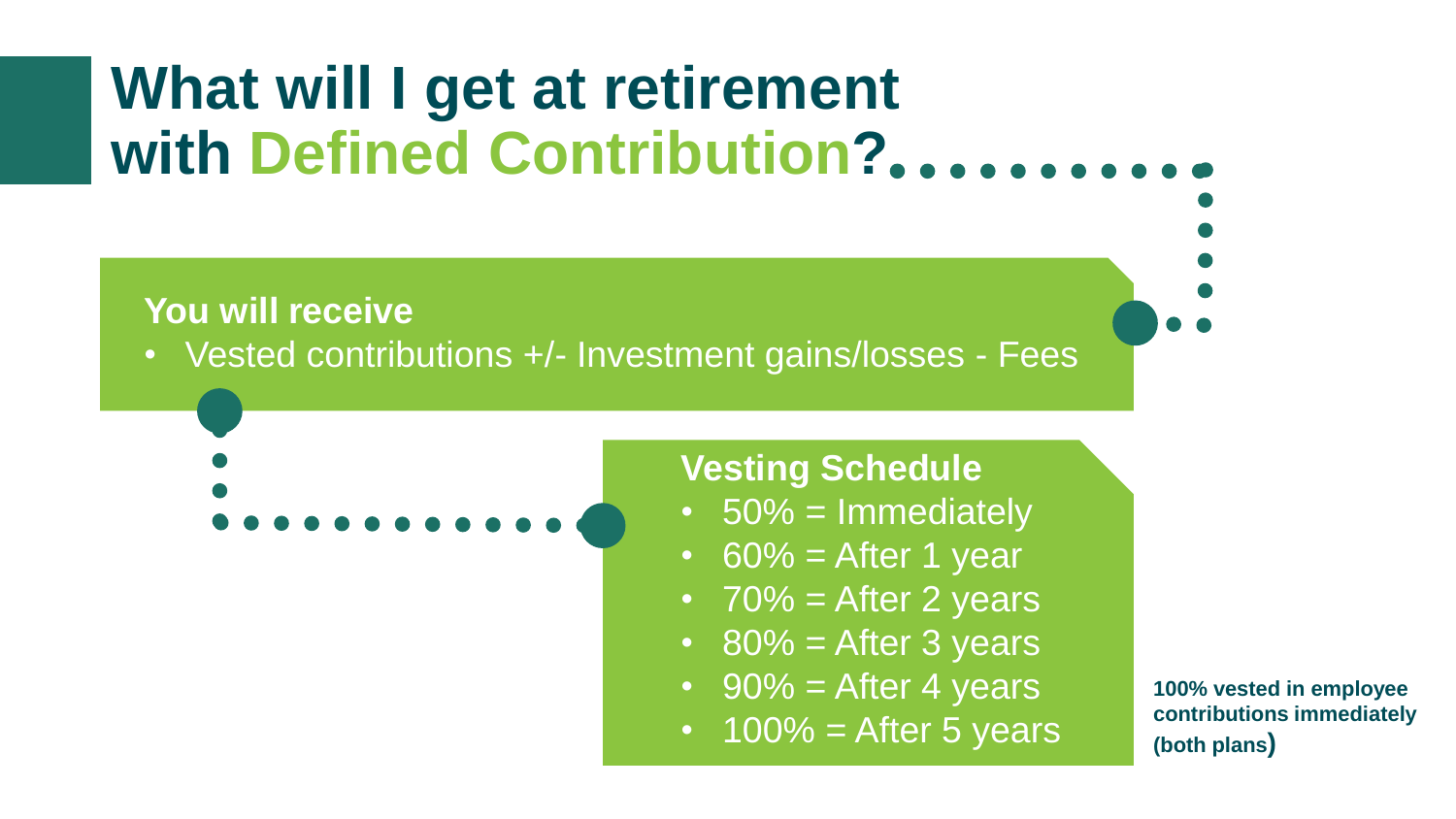#### **Are there additional benefits?**

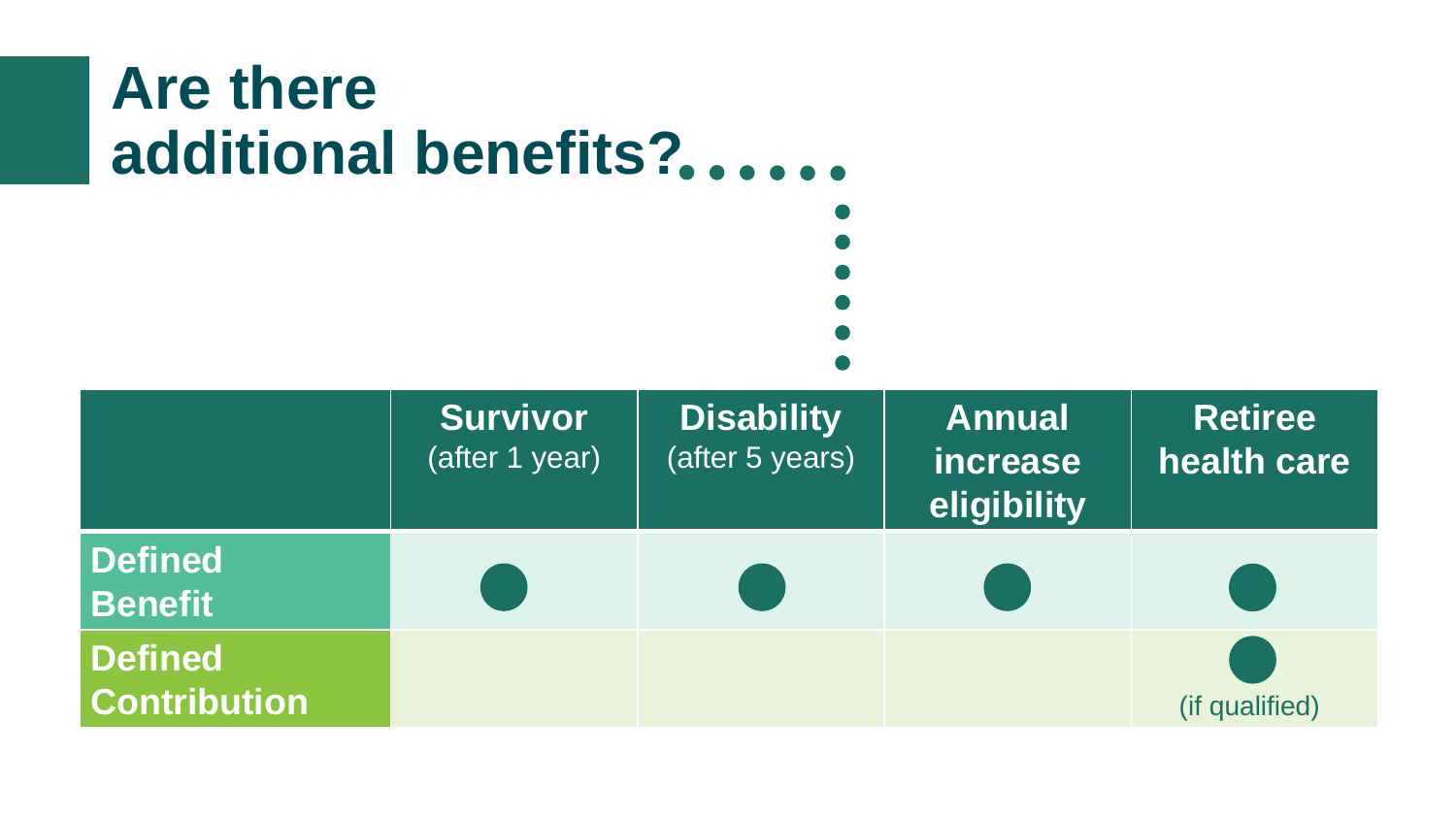### **Are there fees?**

#### **Defined Benefit**

• Paid from pension trust fund

#### **Defined Contributions**

#### Additional fees apply

- \$1 per month
- Investment/Administration fee
- Self-directed brokerage
- Managed account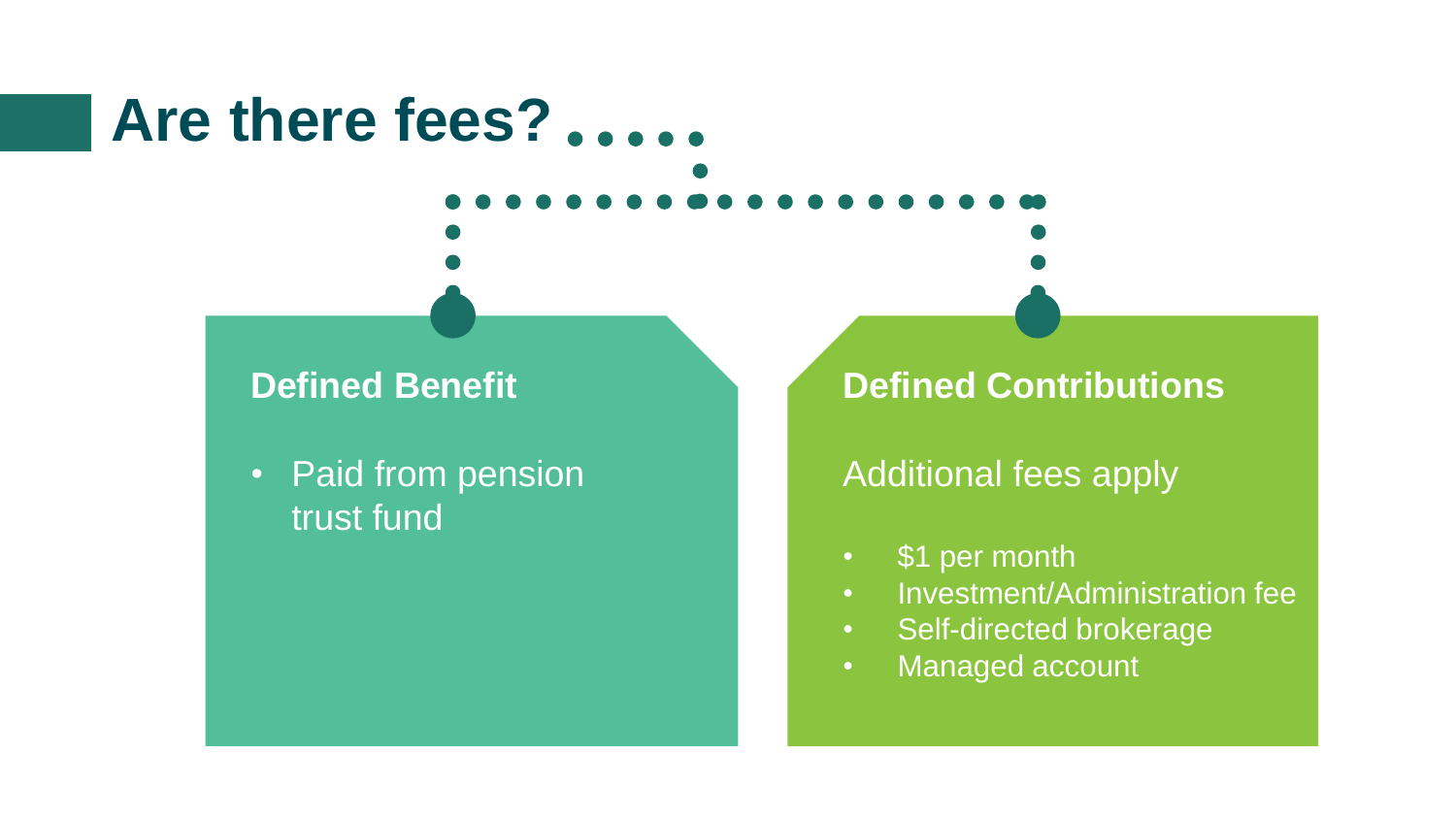### **Is there access to voluntary plans?**

|                             | Life Insurance | PERAPIus Plans |
|-----------------------------|----------------|----------------|
| Defined Benefit             |                |                |
| <b>Defined Contribution</b> |                |                |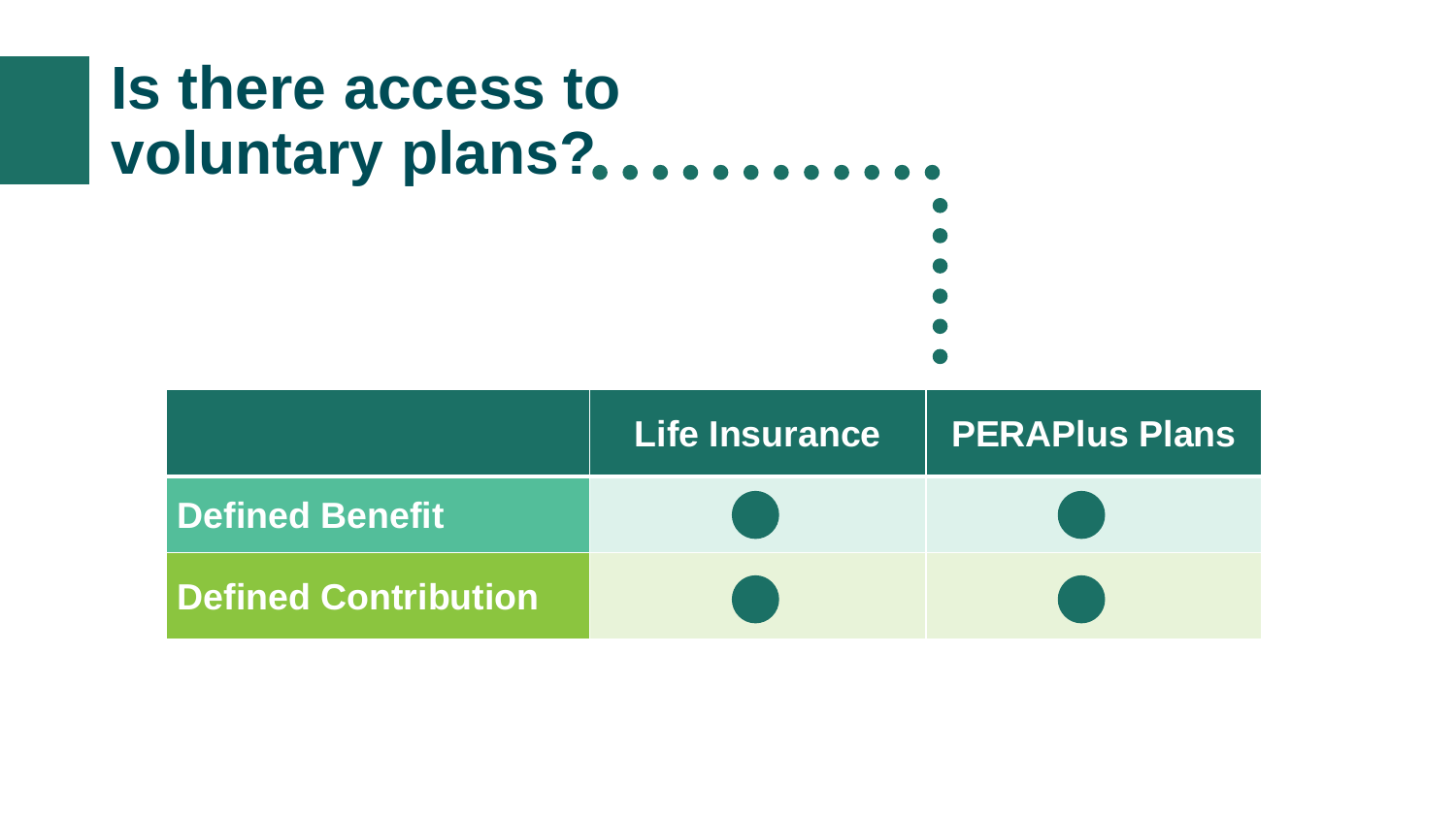# **Will I have a Social Security reduction? Defined Contribution Defined Benefit Yes Yes**

\* Exceptions exist as determined by the Social Security Administration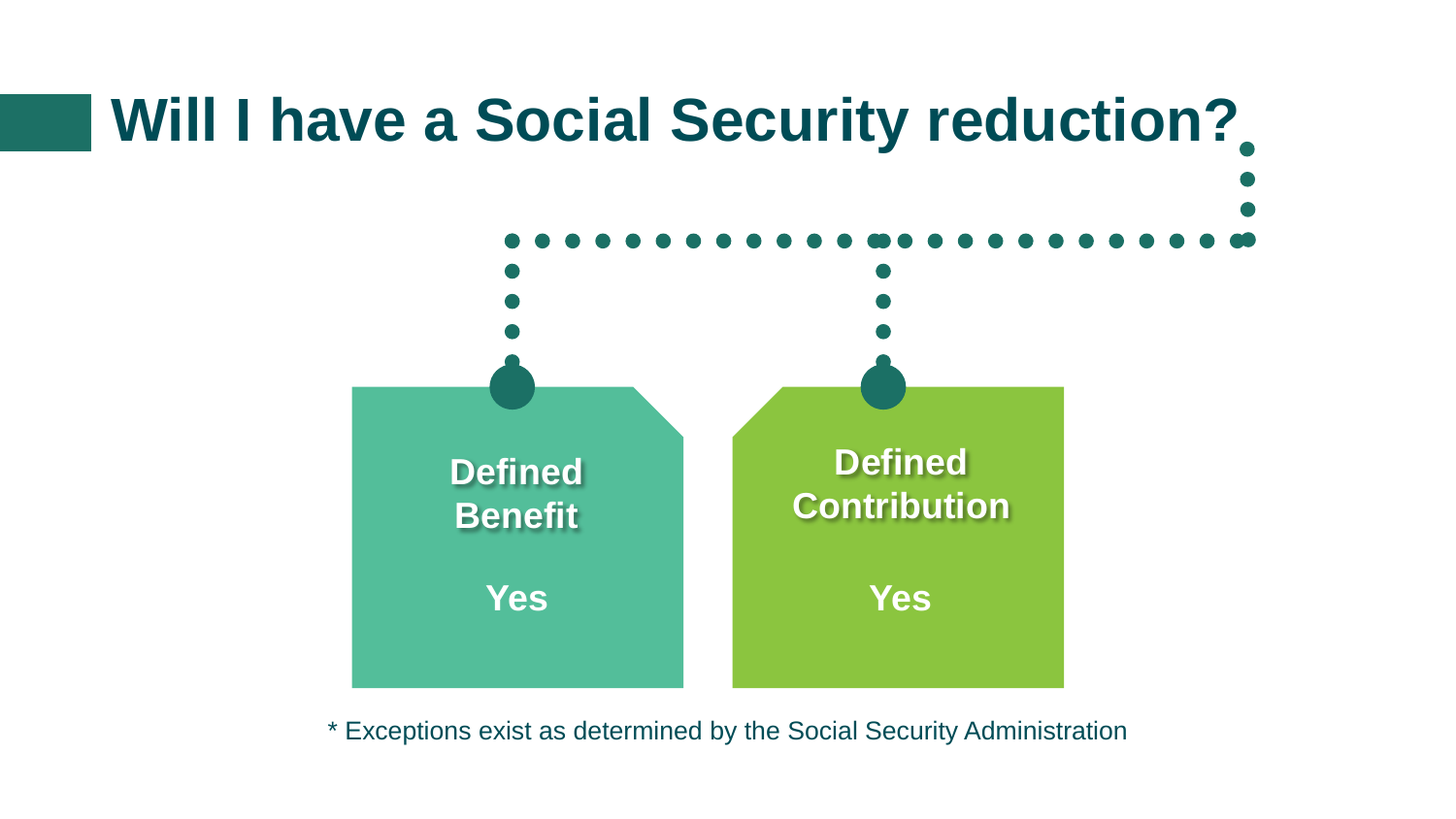

#### **You have 60 days from date of hire to make an election**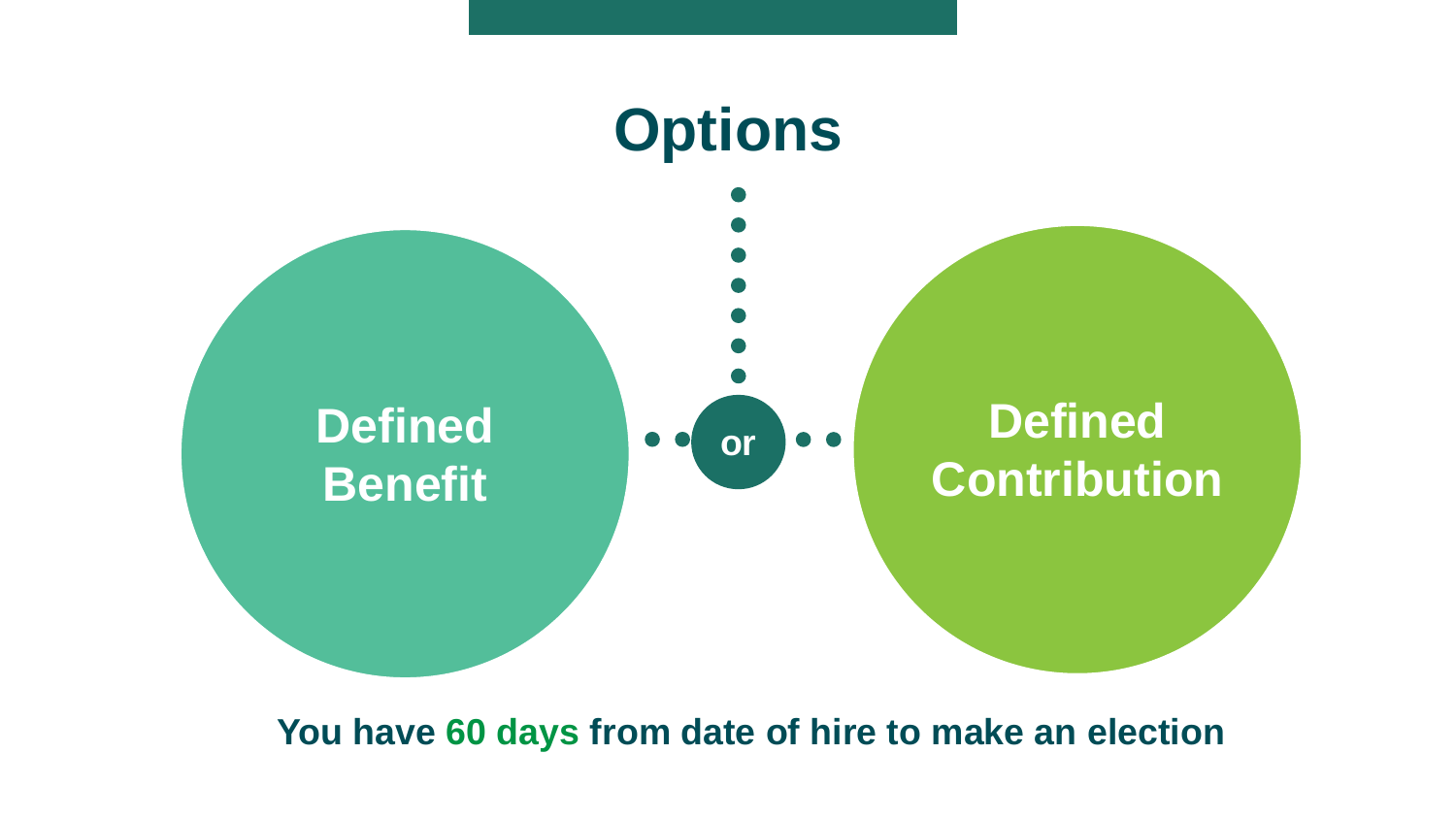### **Leaving PERA Employment DB Plan**

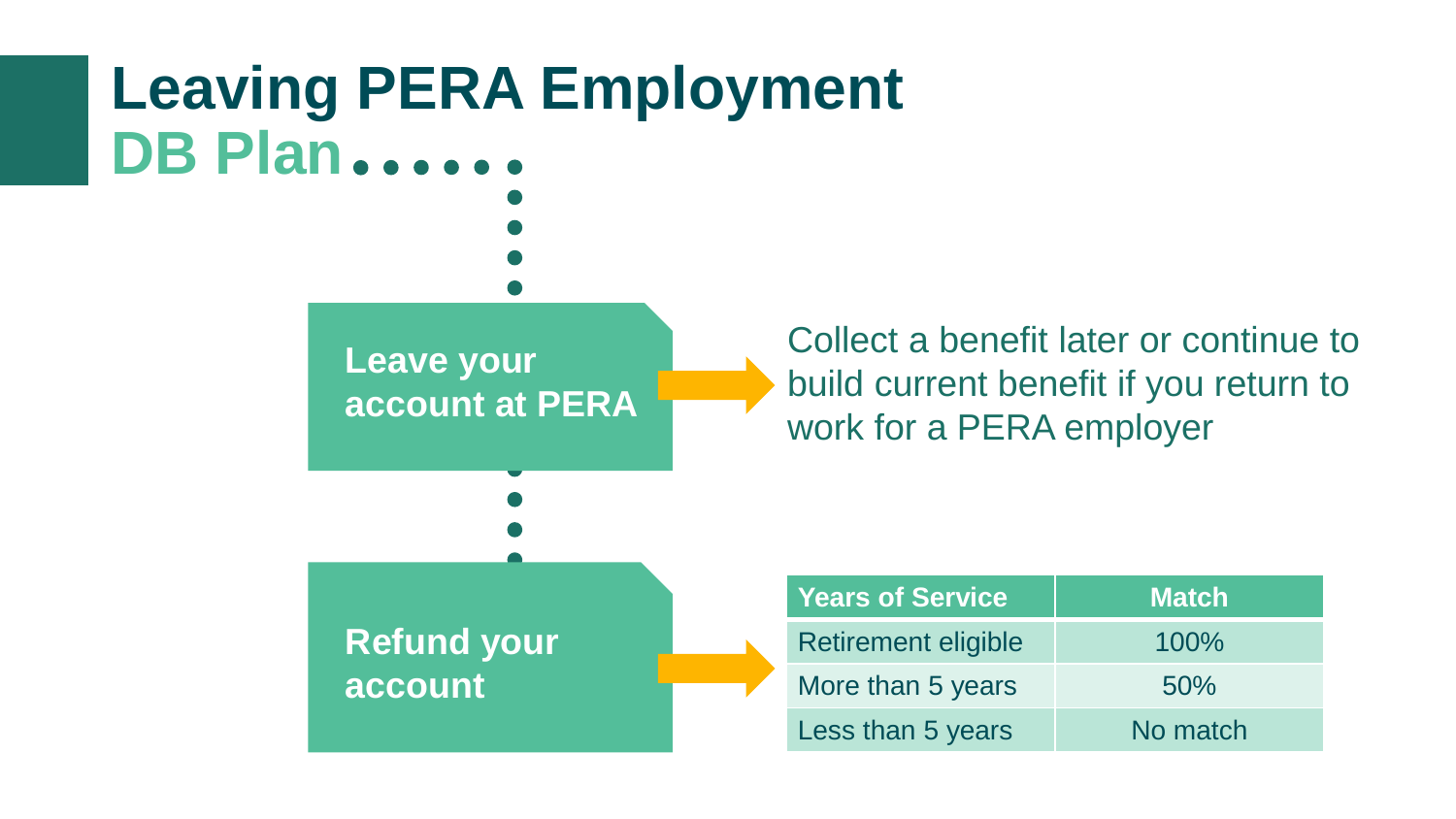### **Leaving PERA Employment DC Plan**

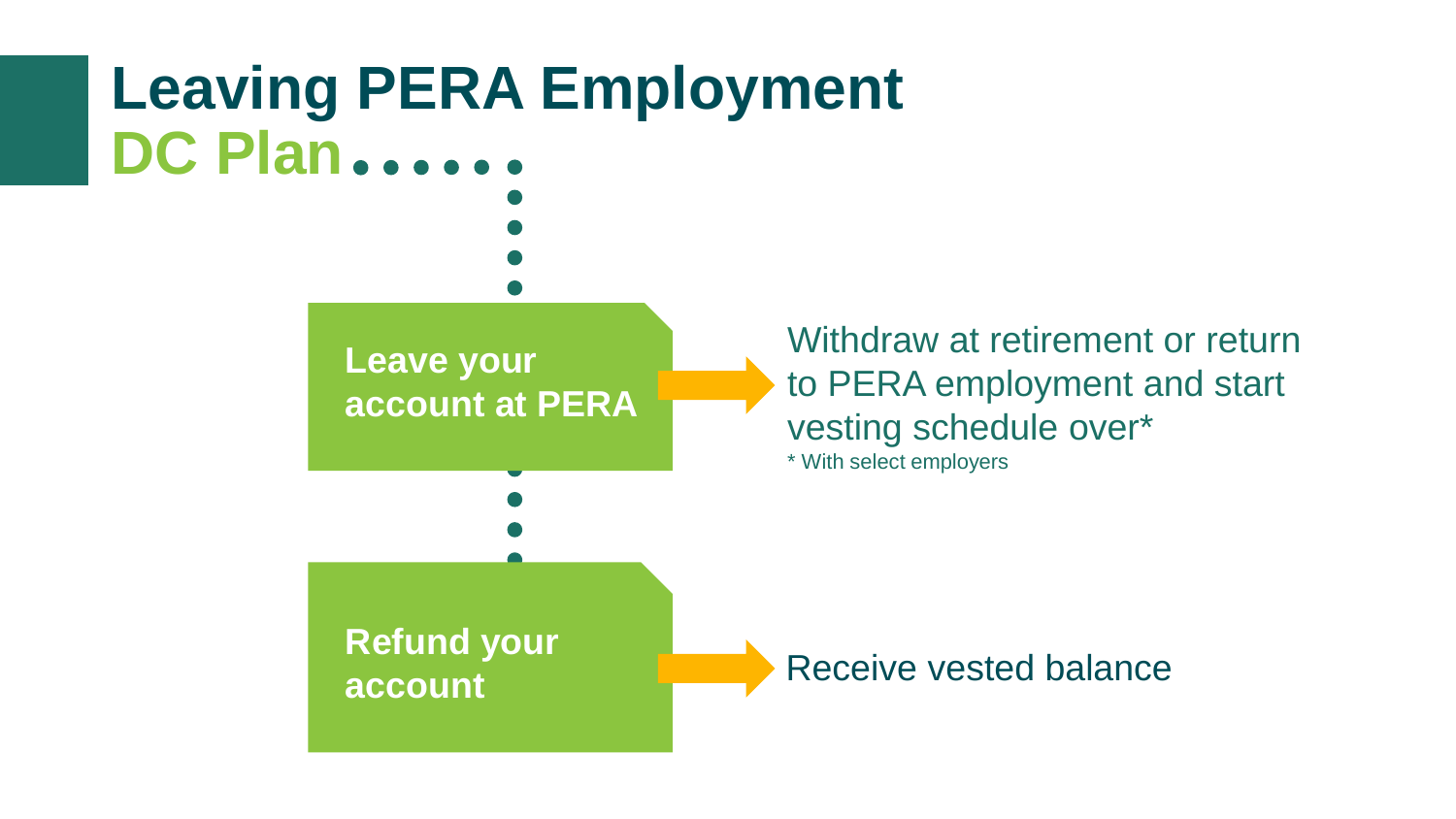

**One-time irrevocable decision during years 2 to 5 of participation**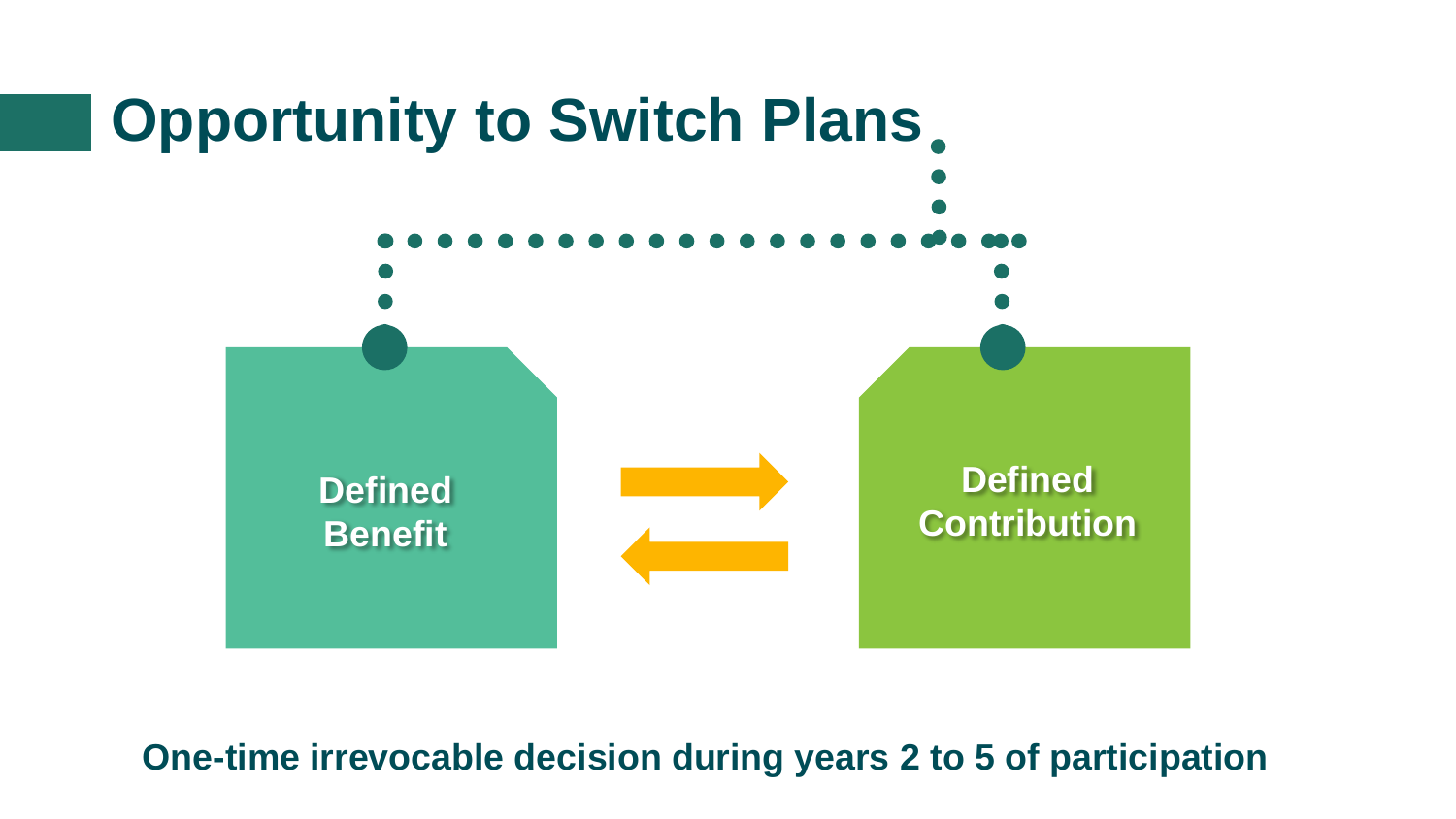#### **Get More Information**



- **Visit www.copera.org**
	- Click on "Members," "PERAPlus 401(k)/457"
- **Call Empower**
	- 1-833-426-7372
- **Call the PERA DC Team** • 303-398-7665